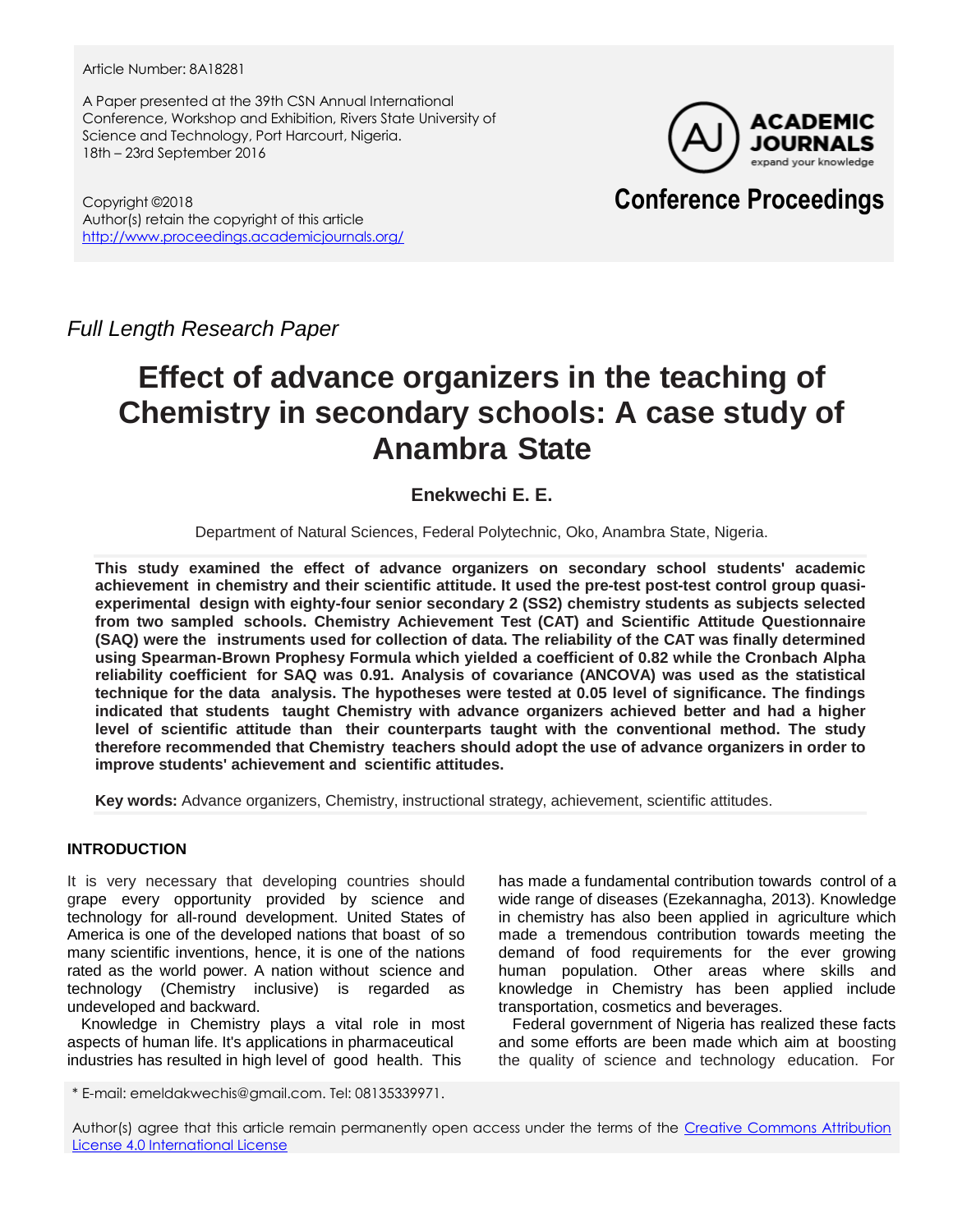instance, secondary school Chemistry curriculum has gone through series of reforms in order to meet up with some of the country's challenges. The Chemistry curriculum ensures continuity and flow of theme, reflects depth, appropriateness and interrelatedness of the curricula contents. Emerging issues like value orientation, peace and dialogue, HIV and AIDS education, entrepreneurial skills, etc., were also incorporated into the relevant contents of the new curriculum. Activities for both teachers and learners, teaching and learning materials, and evaluation guide are also provided in the curriculum (FME, 2007).

In a nutshell, as Nigeria desires to be identified with contemporary development worldwide, it then becomes imperative to organize the contents of the Chemistry curriculum around four themes of chemical world, Chemistry and environment, Chemistry and industry, and Chemistry and life (FME, 2007).

The Chemistry curriculum is packaged with contents that lead to self-actualization by students, focuses on practical activities with emphasis on locally available materials. This will enable learners to develop the spirit of enquiry as well as achieve maximum potential in the subject of Chemistry and its various applications. This implies that whether students proceed to tertiary institutions or not, the learning of Chemistry ought to inculcate in them the scientific attitude which will be beneficial to them throughout life. Some attitudes like open-mindedness, logical thinking and objectivity will enable the students react more intelligently to the challenges they may come across in their life time. Moreover, scientific attitude is not limited to those in Chemistry but is needed by everybody for decisionmaking in everyday endeavour. Other scientific attitudes include patience, curiosity, suspended-judgment, rationality, skepticism, and honesty.

However, inspite of all these reforms, there seem not to be much improvement in students' performance in Chemistry. Several researchers including Okeke (2008), Orasi (2007) and Okoli (2011) have reported low academic achievement and low enrollment of senior secondary school students in Chemistry. The root of this problem may be attributed to poor instructional approach. While examining the instructional strategy factor, Oka (2008) pointed out that the type of instructional plan used by teachers determine how effective learning can be, hence good teaching makes learning more meaningful. He is of the view that poor teaching would lead to poor learning and poor performance. This demands a reexamination of instructional strategies used in teaching senior secondary school students Chemistry. There is need for chemistry teachers to shift from standardized teacher-directed instruction to a more active learning environment where students can participate actively and make use of their creative minds rather than remain passive.

Teaching approaches in which learners are actively

involved would likely lead to meaningful learning and not rote learning. Some researchers have observed that most Chemistry teaching in Nigeria senior secondary schools is done by the talk-and-chalk method (Oku, 2008; Okeke, 2008). This method of teaching encourages rote learning and regurgitation of facts (Okoli, 2011). Therefore, there is a need to take a closely look at the ways Chemistry could be taught in secondary schools in order to improve performance. Advance organizer is one of such instructional strategies that encourage activity learning (Shihusa, 2009).

An advance organizer is information presented prior to learning and that can be used by the learner to organize and interpret new incoming information. It is a kind of cognitive bridge which teachers can use to help learners make a link between what they know and what is to be learnt. It can equally be referred to as a short arrangement of material introduced to the learner before the lesson.

Ausubel supports the use of advance organizer as a mechanism to help link new learning material with existing related ideas. As advance organizer is not a summary of a previous lesson rather it provides a structure for students' thinking. Advance organizers are therefore framework that enable students learn new ideas/information and meaningfully link these ideas to the existing cognitive structure. They can be in form of short stories, questioning, reading material, demonstrations, etc.

Ausubel's theory of advance organizers fall into two major categories, namely, comparative and expository organizers. Comparative organizers are used when the material resembles and differs from that which is already known (Curzon, 1990). This enable the students recognize that the topic they are beginning to learn is not completely new, but rather can be related to something they are already comfortable with. Expository organizers are used when the new learning material is unfamiliar to the learner. They emphasize context and link the essence of the new material with some relevant previously acquired concepts.

Advance organizers also include metaphor, analogy, model as well as concept maps. Graphic organizers provide a visual holistic representation of facts and concepts and their relationship within an organized frame. They can exist in many forms like flow charts, story map, Venn diagrams, sequence chain, tables, a n d matrix. Graphic organizers may be effectively used before instructional activities like reading or viewing a film to activate prior knowledge in order to create/provide a conceptual framework for integrating new material and encourage student prediction (Shihusa, 2009). During instruction, advance organizers enable students to actively process and re-organize information. Novak (1980) asserts that creative teaching, when done well, includes the selection and use of good advance organizers.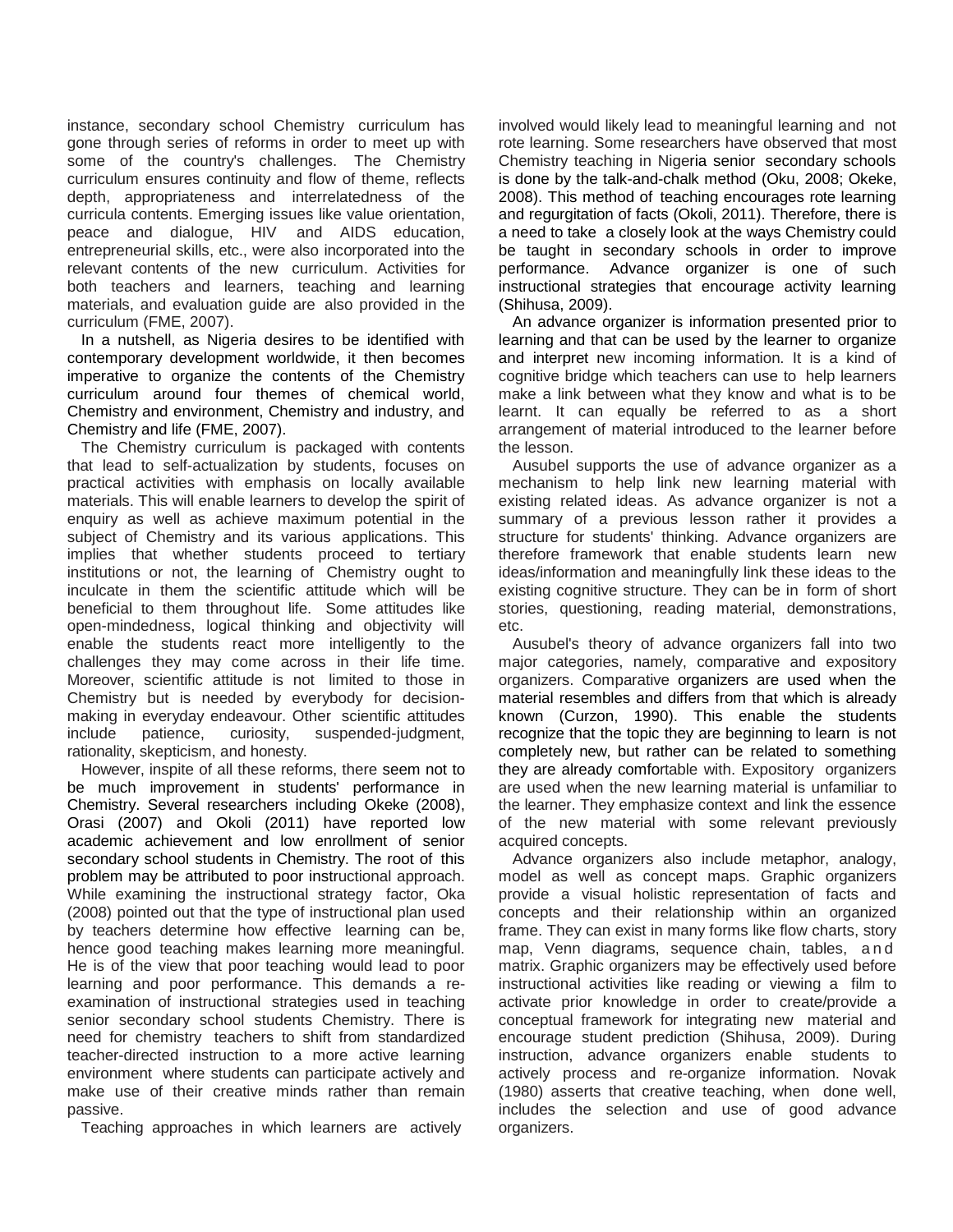Curzon (1990) points out that Ausubel's own research suggests that the use of advance organizers can enhance the relationship between cognitive structure and new material, thereby facilitate teaching and learning. Nwogbo (2006) in his study demonstrated the effectiveness of using advance organizers in the teaching of Physics in secondary schools. The use of advance organizer is a highly effective instructional strategy for all subject areas where the objective is to achieve meaningful assimilation of concepts.

Mayer (1979) suggests that the most effective advance organizers are those that: allow the students to generate all or most of the logical relationships in the material to be learnt, point out relationship between familiar and less familiar material, are relatively simple to learn, and are used in situations in which the learner would not spontaneously use them.

A study by Willerman (1992) investigated the effect of advance organizers in students' conceptualization of pollution in biology. The study used concept mapping as an advance organizer and revealed that students are not passive listeners in the learning process. In the present study, teachers of the treatment groups were trained by the researcher on how to use the advance organizer teaching strategy to ensure that they successfully incorporated it in their instructional process.

## **Statement of the problem**

The implementations of every reform in secondary school Chemistry curriculum starts in classroom where teaching and learning takes place. Effective teaching and learning of science in secondary schools in Nigeria has become a problem and needs urgent attention. This issue has been observed to be affecting students' performance adversely especially in external examinations. It was equally found out that the poor academic performance of students in chemistry is associated with the use of conventional lecture method in teaching the students. This study therefore investigated the effect of advance organizer on senior secondary school students' academic achievement in Chemistry and scientific attitudes.

## **Purpose of the study**

The purpose of this study was to ascertain the effect of advance organizer on students' academic achievement in Chemistry and scientific attitude. Specifically, the study attempted to find out the effectiveness of using advance organizers on students' achievement in Chemistry as compared to the conventional lecture method.

#### **Research questions**

The following research questions guided the study:

(1) What is the mean achievement scores of Chemistry students taught with advance organizers and those taught with conventional approach?

(2) What is the effect of advance organizers and conventional teaching approach on students' scientific attitude?

# **Hypotheses**

The following null hypotheses were tested at 0.05 level of significance

(1) There is no significant difference in the means achievement scores

(2) There is no significant effect of treatment on students' scientific attitude scores

### **METHODOLOGY**

This study adopted a pre-test post-test quasi-experimental design. The experimental group had instructions through advance organizers and the control group was taught through the conventional teaching method. The choice of this design lies on its ability to identify cause and effect relationship to treatment. The cause and effect which this study intends to establish is between the two teaching strategies and achievement/scientific attitude.

The design was equally chosen because the unit of sampling a class was already constituted and therefore, it was unethical to reconstitute one randomly. The design involved a random assignment of intact classes.

#### **Sample and sampling technique**

The sample for the study consisted of eight-four (84) senior secondary school Chemistry students drawn from two schools in Awka South Local Government Area of Anambra State, Nigeria.

#### **Instrumentation**

The instruments used for data collection are: (a) Chemistry Achievement Test (CAT) and (b) Scientific Attitude Questionnaire (SAQ)

#### *Chemistry achievement test (CAT)*

The researcher designed this instrument to measure the SS2 students' achievement in Chemistry. The CAT is made up of twenty multiple-choice items based on periodic table and chemical reactions. These items measured students' ability to identify, recall facts, interpret and apply such facts in real life situations.

The instrument was validated by three experts and their comments and suggestions were incorporated into the final draft of the instrument. The test was administered to twenty SS2 chemistry students in a secondary school not involved in the study sample. Test-retest of the instrument was done within an interval of two weeks to establish the reliability using Pearson correlation which yielded a reliability coefficient value of 0.82.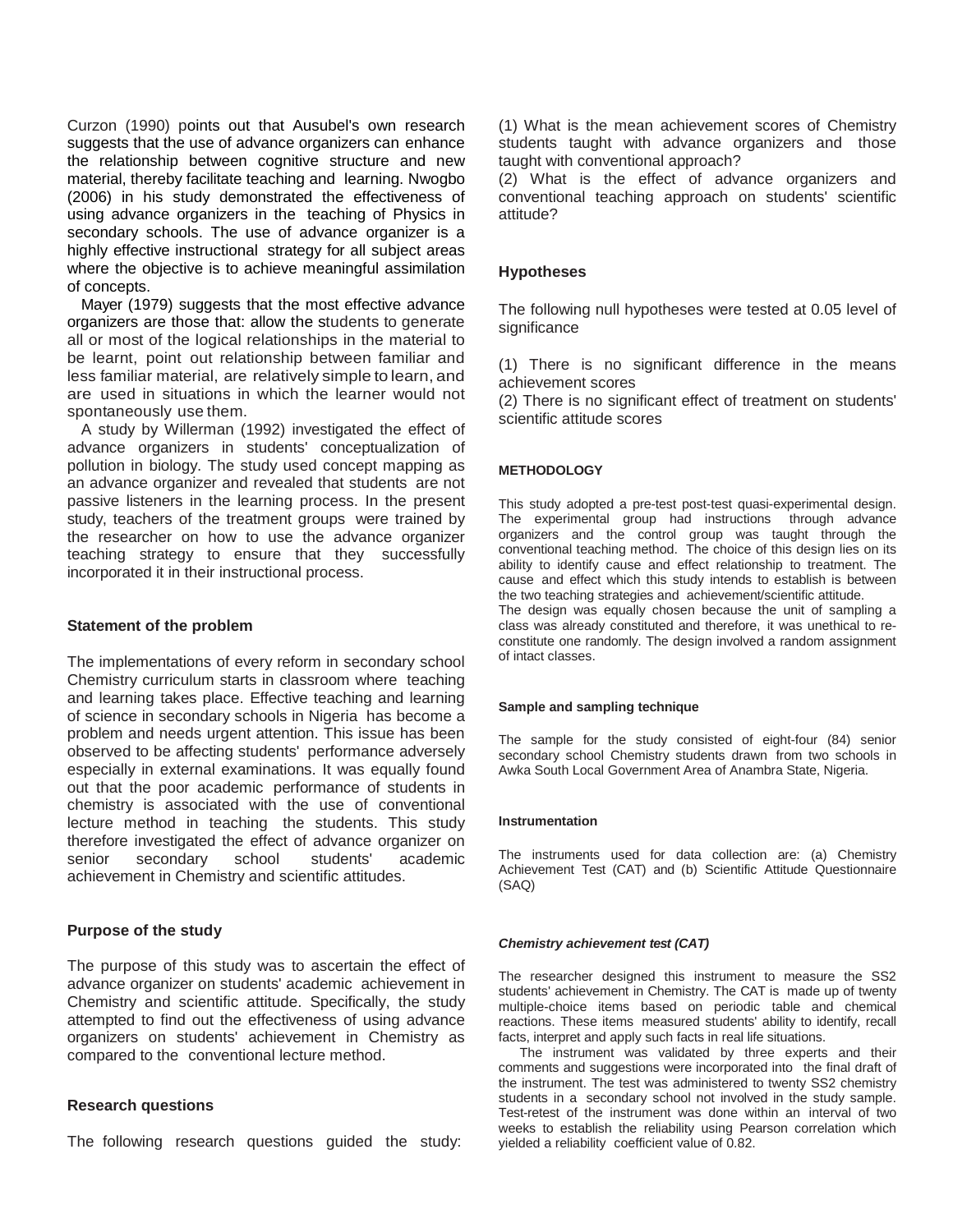**Table 1.** Students' achievement mean scores and standard deviation scores.

| Group        |                | <b>Pre-test scores</b> |           | <b>Post-test scores</b> |           |                 |  |
|--------------|----------------|------------------------|-----------|-------------------------|-----------|-----------------|--|
|              |                | Mean                   | <b>SD</b> | Mean                    | <b>SD</b> | Mean gain score |  |
| Experimental | 43             | 8.28                   | 4.21      | 13.09                   | 4.30      | 4.81            |  |
| Control      | 4 <sup>1</sup> | 6.41                   | 2.60      | 8.39                    | 3.36      | 1.98            |  |

#### *Scientific attitude questionnaire (SAQ)*

The researcher designed this instrument (SAQ) in order to measure the chemistry students' scientific attitude. The instruments consist of sixteen (16) items based on the following types of scientific attitude: honesty, humility, objectivity, rationality, persistence, curiosity, open-mindedness and suspended judgment. Cronbach's Alpha was used to determine the reliability of the instrument and a reliability coefficient of 0.91 was obtained.

#### **The construction and use of instructional materials**

The researcher conducted a training programme for the classroom teachers that were involved in the study. The programme was an interactive session that lasted for three days. It aimed at acquainting the teachers with the advance organizers teaching strategy before the experimental period. A pre-test was administered to the groups then followed by the experimental period of four weeks. A post-test was administered to the groups at the end of the treatment period.

The advance organizers adopted for the study were charts, concept mapping and handout. The students in the experimental group were provided with all these advance organizers prior to classroom instruction.

They were expected to study these materials and give an explanation on what is involved in the periodic table and chemical reactions. Groups and periods, blocks elements, different families, sblock, p=bock, d-block, f-block, atomic radii and ionic radii shown in the chart and concept mapping.

In the classroom instruction, the learners were given time to say what they have understood concerning the materials given to them. Learners were expected to explain the message presented by the chart and the concept mapping. During the instructional process the learners were engaged actively in a discussion in an effort to interpret the chart and the concept mapping. The handout contained information on collision theory and types of chemical reactions. In this case also, students were required to read the text and come up with explanations concerning them.

#### **Data analysis**

The research questions were answered using mean and standard deviations. The hypotheses were analyzed using Analysis of Covariance (ANCOVA) to determine the experimental effects with pre-test scores as covariates. ANCOVA was used to cater for the initial differences among the groups.

# **RESULTS**

The results are presented in line with the two research questions and two hypotheses that guided the study.

#### **Research question one**

What is the means achievement scores of Chemistry students taught with advance organizers and those taught with conventional method? The research question one was answered using achievement mean scores and standard deviation scores. The results are shown in Table 1.

Table 1 shows that the achievement means scores of both groups improved in their performance after the treatment, however, the means gain score for the experimental group was 4.81 while that of the control group had mean gain of 1.98 which is considerably low if compared with the experimental group. The result therefore showed that the experimental group achieved higher than the control group.

#### *Research hypotheses one*

There is no significant difference in the mean achievement scores in periodic table and chemical reaction of students taught using advance organizers and those taught with conventional teaching approach. The results for testing hypotheses one are shown in Table 2. Table 2 shows F-cal value of 3.63 for treatment which is significant at 0.031. This 0.031 value is less than 0.05 significant level set for this study. Thus, the null hypotheses are rejected. This means that there is a significant difference between the achievement means scores of students taught Period Table and chemical reaction using advance organizers and those taught using conventional teaching method.

#### **Research question two**

What is the effect of advance organizers and conventional methods on student's scientific attitude? The research question two is answered using mean scores and standard deviation. The result is shown in Table 3. Table 3 shows the mean scores of 10.32 and 8.88 for

experimental and control groups, respectively for pre-test in scientific attitude, and 14.67 and 12.13 for the post-test. The mean gain score for experimental group is 4.35 while that of the control group is 3.25. This shows that experimental group had a higher gain score than the control group.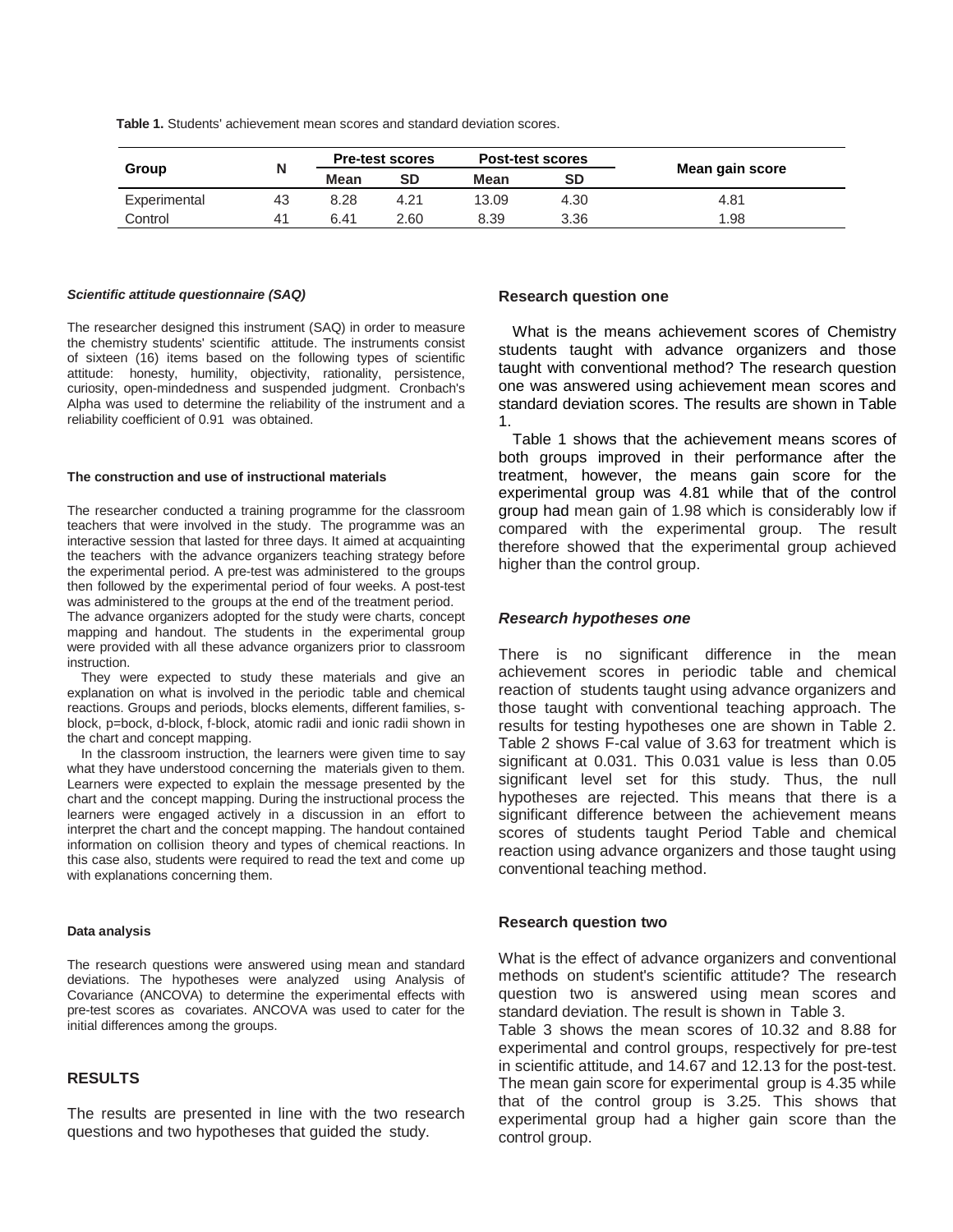

**Figure 1.** Comparison of pre-tet and post-test attitude scores according to treatment groups.

**Table 2.** Summary of analysis of covariance results for post Chemistry achievement test (achievement of mean scores with reference to method by gender). Test of Between-Subject Effects; Dependent Variable: Post-Test.

| <b>Source</b>   | <b>Type III sum of squares</b> | Df  | Mean square | F     | Sig.  | <b>Partial Eta squared</b> |
|-----------------|--------------------------------|-----|-------------|-------|-------|----------------------------|
| Corrected model | 78.955                         | 4   | 18.381      | 2.052 | 0.073 | 0.068                      |
| Intercept       | 20.714                         |     | 20.714      | 2.000 | 0.103 | 0.020                      |
| Method          | 20.201                         |     | 20.201      | 2.012 | 0.103 | 0.020                      |
| Pre-test        | 15.453                         |     | 15.453      | 1.721 | 0.153 | 0.015                      |
| Treatment       | 43.301                         |     | 43.301      |       |       |                            |
| Error           | 878.450                        | 101 |             | 3.628 | 0.031 | 0.043                      |
| Total           | 18820.000                      | 106 | 8.563       |       |       |                            |
| Corrected total | 1011.634                       | 105 |             |       |       |                            |

R Squared =  $0.068$  (Adjusted R Squared =  $0.030$ ).

#### *Research hypotheses two*

H<sub>2</sub>: There is no significant effect of treatment on students' scientific attitude scores.

Figure 1 shows that the advance organizer teaching strategy improved students' scientific attitude more than the conventional teaching strategy. Therefore, Chemistry students taught with advance organizers had a better scientific attitude than those taught with conventional method.

From Table 4, the F-cal value of 3.64 for treatment is significant at 0.038 which is less than 0.05 level set for this study. This means that the null hypotheses are rejected which show that, there is significant effect of treatment on students' scientific attitude scores in Chemistry.

#### **DISCUSSION**

Table 1 shows a significant main effect of treatment on students' achievement in Chemistry. Table 2 also shows that the advance organizers facilitated learning more than the conventional teaching approach. This agrees with the assertion that the conventional teaching strategy is unproductive (Okeke, 2008) and ineffective in developing conceptual understanding of subject matter. The use of advance organizers in this study engaged learners' interest to be active cognitively. Students in the experimental group performed significantly better in the Chemistry achievement test than their counterpart in the control group. This supports the argument of Orasi (2007) that learners' active participation during instruction aids understanding and higher cognitive achievement.